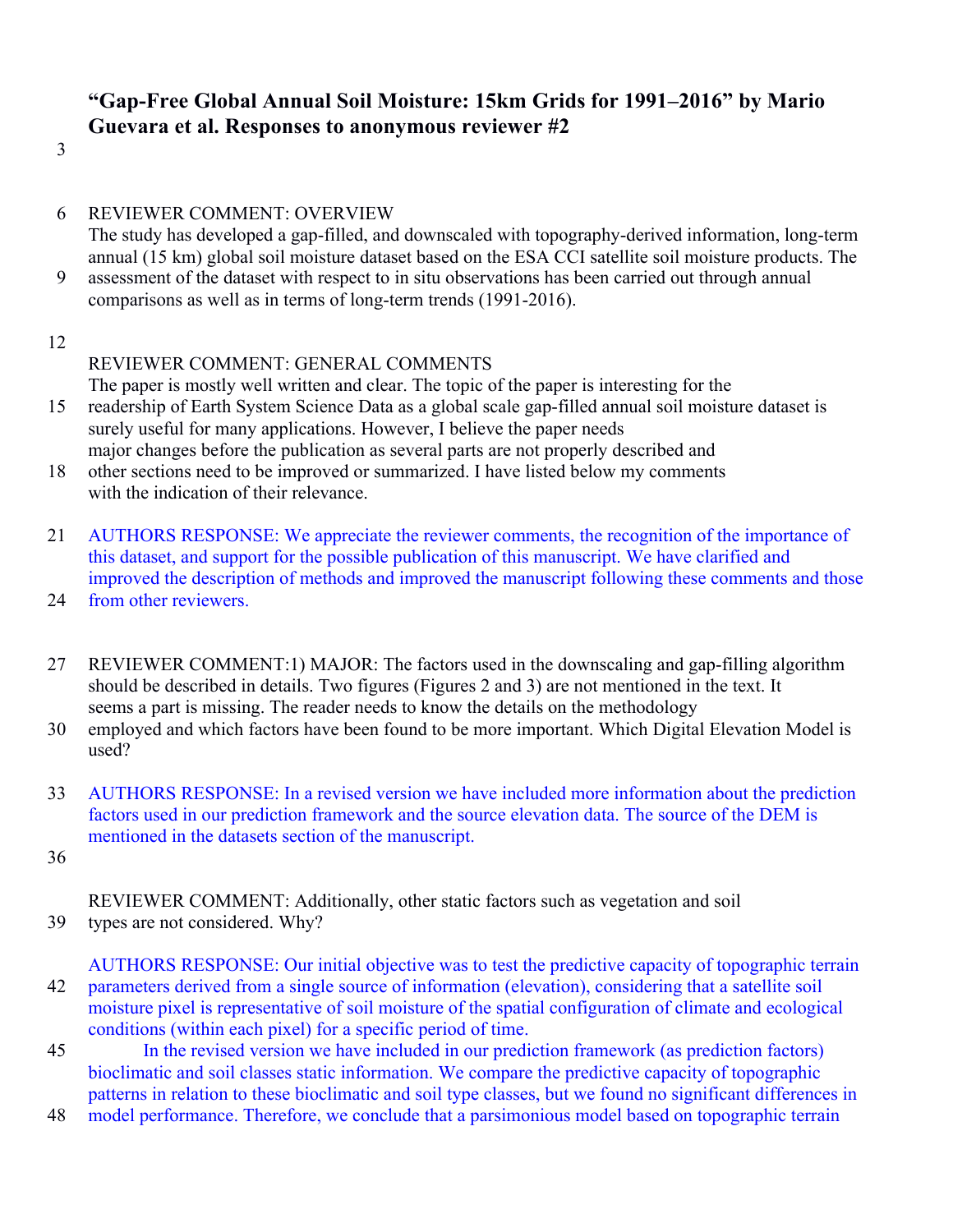parameters is an alternative approach for downscaling soil moisture while preventing potential spurious correlations (in subsequent analyzes) by adding bioclimatic and soil classes information as prediction

51 factors.



54 Figure R2\_1 Soil moisture across Tropical Rain Forests of the world based on the data available in the ESA-CCI soil moisture product (4.5) for the year 2018 (a). We show the soil moisture prediction (b), the soil moisture prediction variance using only the data available for Tropical Rain Forests (c). Note 57 that the correlation between observed and predicted decreased to 0.62, most likely due to the limited information for modeling these ecosystems, however the root mean squared error is comparable with a model using all global data (e.g.,  $\leq 0.04$ ).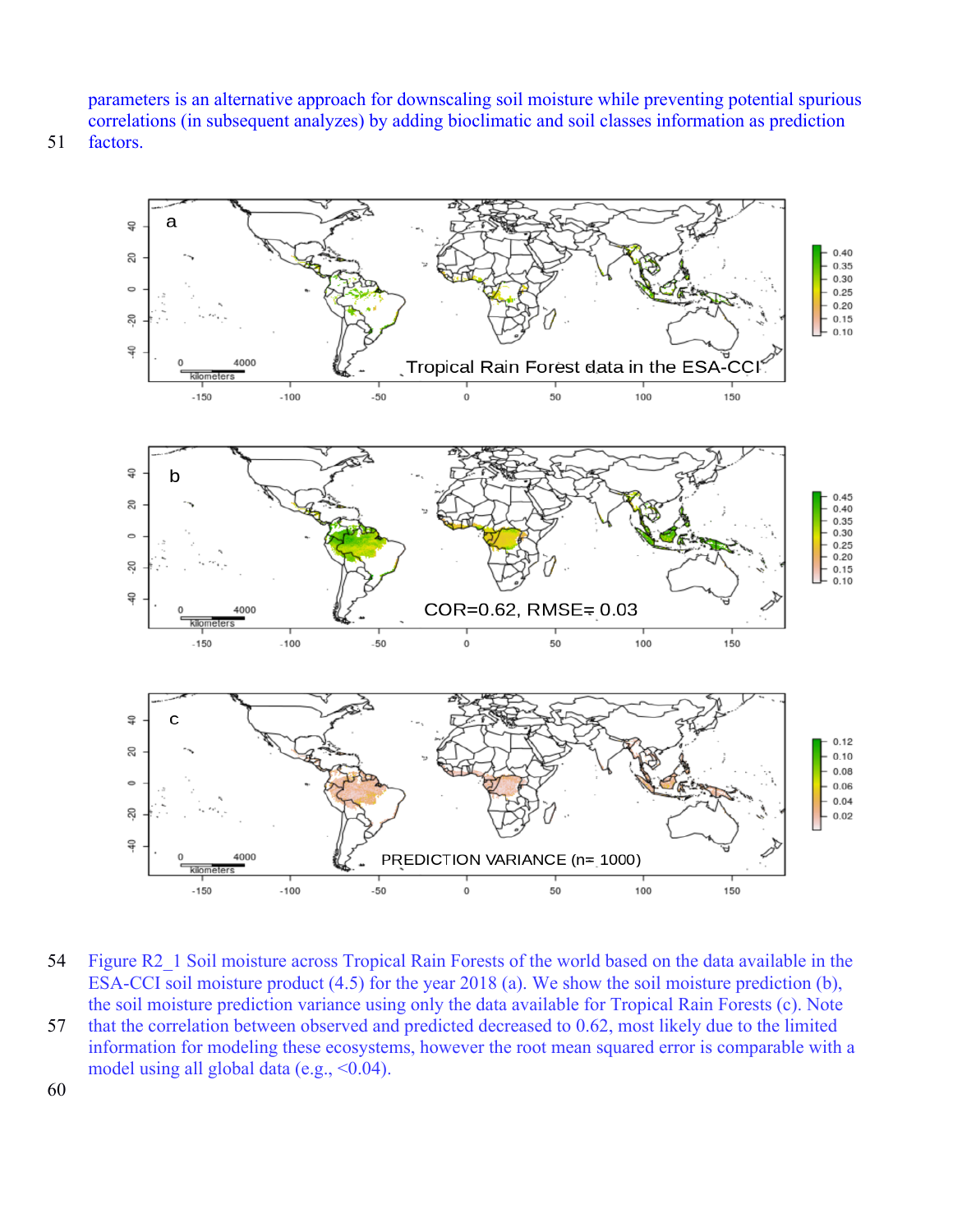REVIEWER COMMENT: The discussion on the approach employed for downscaling and gap-filling 63 needs to be included in the paper. Why do the authors select such approach?

AUTHORS RESPONSE: We included more information on model selection in the revised version of 66 our manuscript. We used a *kknn* algorithm because it is fast in comparison with other modeling approaches that are computationally more expensive (i.e., deep learning). We do not focus in finding the "best method" for predicting soil moisture, but highlight that the machine (computer-assisted

- 69 statistical) learning between topographic constraints and satellite soil moisture could benefit the spatial representation of soil moisture grids. Algorithms such as Random Forests or Support Vector Machines are examples of conventional machine learning methods that can also be used as regressors for satellite
- 72 soil moisture gridded surfaces. We decided to use 'fast and effective' *kknn* to generate a baseline of predictions that can be reproduced in hours (annual 1991-2018) using conventional laptops (i.e., 6GB of RAM) and a flexible framework across multiple users of soil moisture information. We recognize
- 75 that other forms of statistical learning such as deep learning or ensemble learning could increase the accuracy our predictions. Increasing the accuracy of the *kknn* predictions combining multiple forms of statistical learning (e.g., ensemble learning) could be an emergent objective for future work.

78

REVIEWER COMMENT: 2) MAJOR: I have found particularly challenging performing gap-filling 81 over dense forest regions in the Amazon and in Congo. Satellite soil moisture data cannot be used in such regions due to dense forest that mask the soil moisture signal. How is it possible to extend the signal there only based on topography?

84

AUTHORS RESPONSE: There are sparse pixels with soil moisture data across specific areas of the tropical rain forest such as the Amazon or Congo (Figure R2\_1a) that are useful for modeling and 87 training soil moisture predictions using our approach (Figure R2, 1b). We highlight that our approach is a machine learning algorithm that finds relationships from the provided multivariate space to predict patterns (i.e., spatial gaps). Furthermore, in the revised version we include uncertainty estimates so 90 model outputs could be interpreted based on their spatial uncertainty values.

In the revised version we compare the accuracy of including new prediction factors to account for ecological and climate variability (e.g., presence or absence of bioclimatic features). Soil type

- 93 information (e.g., harmonized world soil database) was also included to account for the capacity of soil to retain water across these areas with low availability of soil moisture data in the ESA-CCI soil moisture product. Our models were replicated multiple times using different combinations for training
- 96 and validating models and now we can report a surrogate of model based uncertainty (accounting for the variance of models to multiple data variations) (Figure R2\_1c).
- 99

REVIEWER COMMENT: I would suggest to perform a more detailed validation in these areas. I strongly suggest to perform a comparison with modelled datasets (e.g., ERA5 soil moisture) to have an 102 assessment of the performance over dense vegetated areas. A similar comment can be done for high latitude areas in which frozen soils and snow completely mask the soil moisture signal. Please perform a detailed validation over these areas, too.

105

AUTHORS RESPONSE: We have improved our validation exercise across these areas (e.g., tropical forests or high latitude areas) searching for available soil moisture data across the published literature.

108 We find a few sites with available data in a tropical rain forest of southeast Mexico (Vargas et al., 2012) and across tropical forests of Brazil (Saleska, et al., 2013) for a total of 9 new sites across tropical areas (in addition to the original sites available in the ISMN). We found good agreement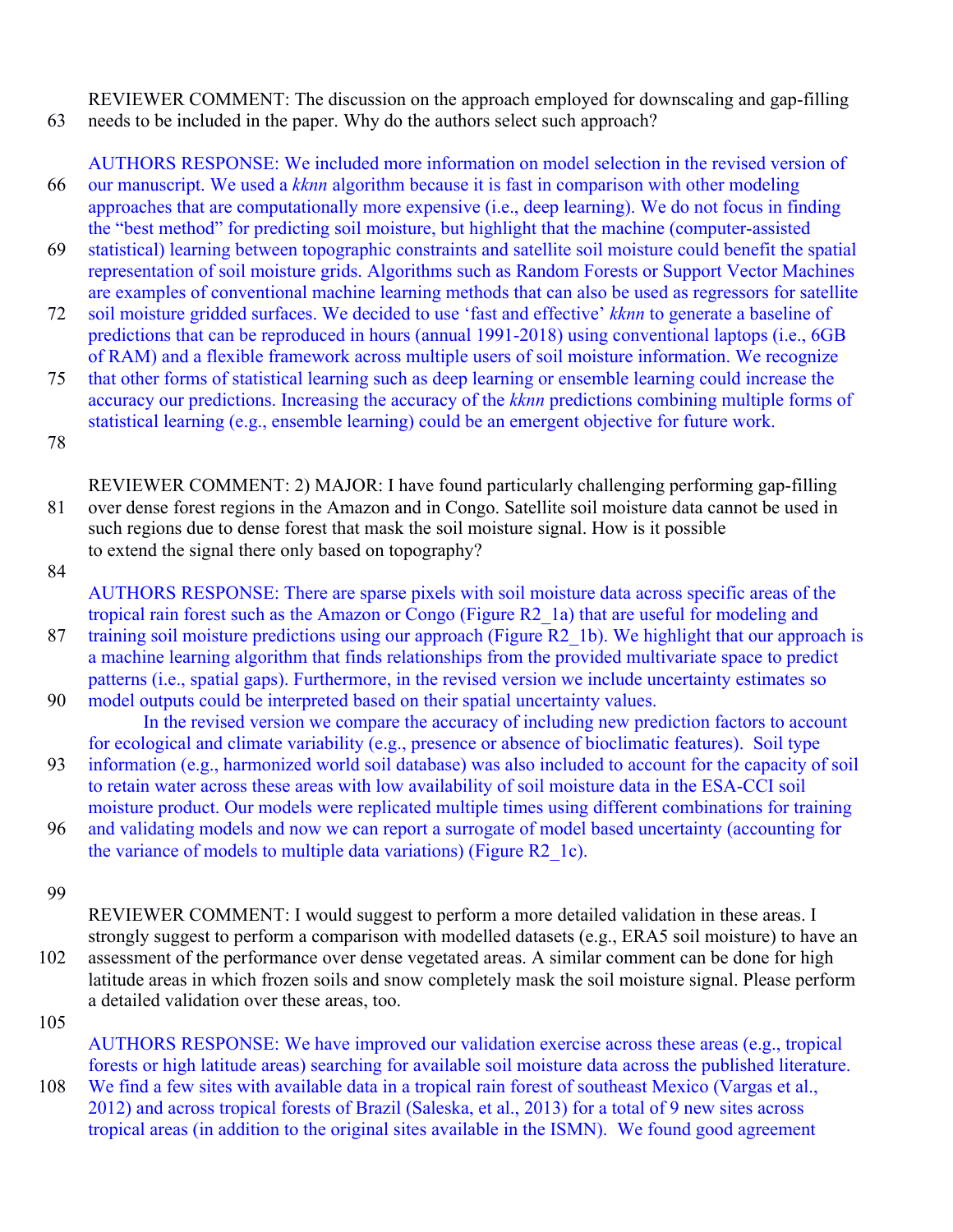- 111 between our predictions and the ESA-CCI available pixels (only those recognized as pixels of high quality by the ESA-CCI), with field soil moisture estimates (in all cases the correlation between observed and predicted  $r = 0.8$ ). In addition, using in situ annual precipitation (Bond-Lamberty and
- 114 Thomson, 2018), we report higher correlation between our soil moisture predictions and in-situ precipitation records, compared with the original ESA-CCI (e.g., from  $r=0.31$  to  $r=0.38$  in the tropics and r=0.40 to r=0.51 in temperate areas). We believe that this is good alternative comparison for
- 117 validating and interpreting soil moisture predictions as previous studies have described the coupling between soil moisture and precipitation across multiples scales of available soil moisture and precipitation estimates (Koster, et al., 2004, McColl et al., 2017).

120

REVIEWER COMMENT: 3) MAJOR: The trend analysis is very interesting. However, as above, we 123 need more details on how trends are computed. For instance, in situ stations are available only at some points over the Earth, are the same locations used with the satellite-derived datasets? If not, the comparison is wrong.

126

AUTHORS RESPONSE: We improved the description of the methods in the revised version of our manuscript. We clarify that the comparison was done at the annual scale (i.e., annual means) using only 129 pixels where there was a spatial match with the sites available in the ISMN.

- 132 REVIEWER COMMENT: Similarly, in situ stations are not available every year, and for the full year. How are the data aggregated in time and space? These details are needed. I expect the results are strongly impacted to these choices.
- 135

AUTHORS RESPONSE: We aggregated all available records of the ESA-CCI in an annual basis and the resulting yearly means were used to train a model for each year (Table 1 of submitted paper shows

- 138 the number of pixels for each year). We recognize that there is limited soil moisture field information for validating models and satellite soil moisture estimates across large areas of the world. We used all information within each ISMN station aggregated in an annual basis (> 8000 tables containing several
- 141 gigabytes of soil moisture information) and each data/year was used to validate the soil moisture predictions also in a yearly basis. We argue that the effect of missing data across in situ measurements is diluted when aggregating all available data at the global scale (i.e., calculating a global mean). We
- 144 clarify that the comparison was done at the annual scale (i.e., annual means) using only pixels where there was a spatial match with the sites available in the ISMN.
- 147
- REVIEWER COMMENT: 4) MODERATE: The machine learning downscaling approach provides soil moisture data with a resolution higher than the original ESA CCI product. However, I am always 150 doubtful on these downscaling approaches as instead of resolution it should be higher
- spatial sampling. The higher spatial resolution should be tested, but I am aware it is very hard to do (I have this comment for all downscaling studies).
- 153

AUTHORS RESPONSE: We recognize that there is a compromise between where and when to sample across scales. We also recognize that all global studies are limited with the available information of

- 156 global networks, and local studies (across multiple ecosystems and regions of the world) are needed to better test satellite soil moisture downscaling approaches. We highlight that our main focus is to provide a downscaled soil moisture product that improves the spatial representation of the ESA-CCI
- 159 and that is independent of climate- or vegetation-related variables (to avoid potential spurious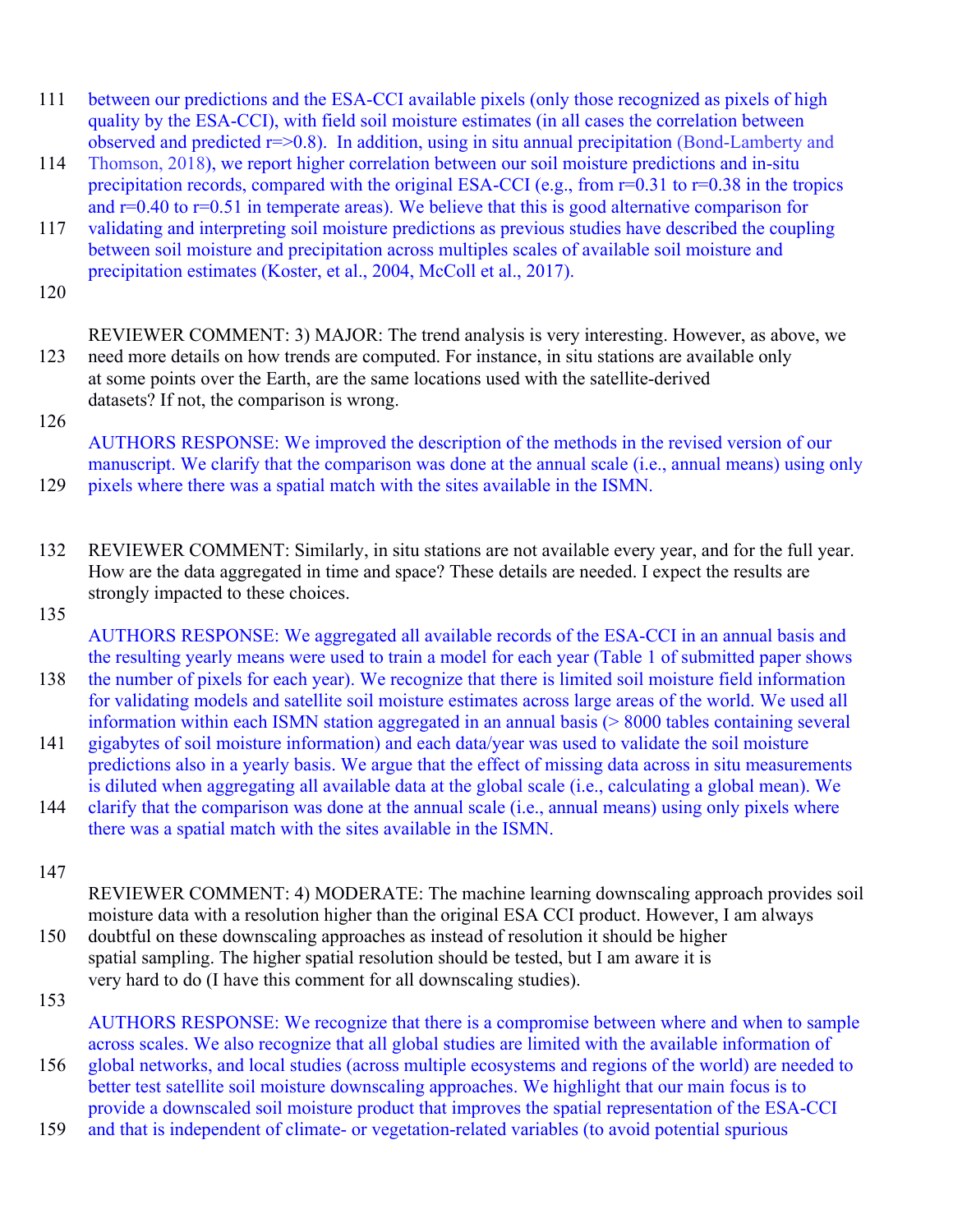correlations in further analyzes). That said, the the ESA-CCI satellite soil moisture product showed the lower slightly lower accuracy against field data in the ISMN; thus, supporting the applicability of this

- 162 approach to downscale satellite-derived soil moisture. In addition, using in situ annual precipitation (Bond-Lamberty and Thomson, 2018), we report higher correlation between our soil moisture predictions and in-situ precipitation records, compared with the original ESA-CCI (e.g., from r=0.31 to
- 165  $r=0.38$  in the tropics and  $r=0.40$  to  $r=0.51$  in temperate areas). We believe that this is good alternative comparison for validating and interpreting soil moisture predictions as previous studies have described the coupling between soil moisture and precipitation across multiples scales of available soil moisture

168 and precipitation estimates (Koster, et al., 2004, McColl et al., 2017).

- 171 REVIEWER COMMENT: The authors should demonstrate that the downscaled product is able to reproduce features at higher resolutions with respect to the parent ESA CCI product. It is not done in the paper, that's why I believe higher spatial sampling, and not spatial resolution, is more appropriate.
- 174

AUTHORS RESPONSE: We found a larger range of soil moisture predicted values compared with the original ESA-CCI soil moisture product. We found a temporal trend at the places of field stations that 177 is more similar between the field data and our predictions compared with the ESA-CCI soil moisture

product. Please note that the main purpose of the model is to reproduce the signal of satellite soil moisture using as reference the relationship that it maintains with topographic data. This is a regression

- 180 problem were the satellite soil moisture measurements (for a specific time across an area, a pixel under a approximately the same vegetation type or general climate condition) are statistically related to multiple quantitative topography surrogates.
- 183 We believe that a spatial resampling (e.g., Figure R2\_2a) is just a change of spatial resolution by using simple algorithmic approaches across the orthogonal relationship of the variable itself with the latitude and longitude plane. In contrast, our soil moisture predictions (e.g., Figure R2\_2b) are
- 186 replicated and there is a learning process on each iteration in order to maximize the selection of optimal parameters and maximizing the prediction error given a specific spatial resolution defined by the topographic prediction factors. We understand that this represents a conceptual and semantic debate
- 189 and we believe that we have improved the description of this empirical modeling approach applied to soil moisture in the new version of our manuscript.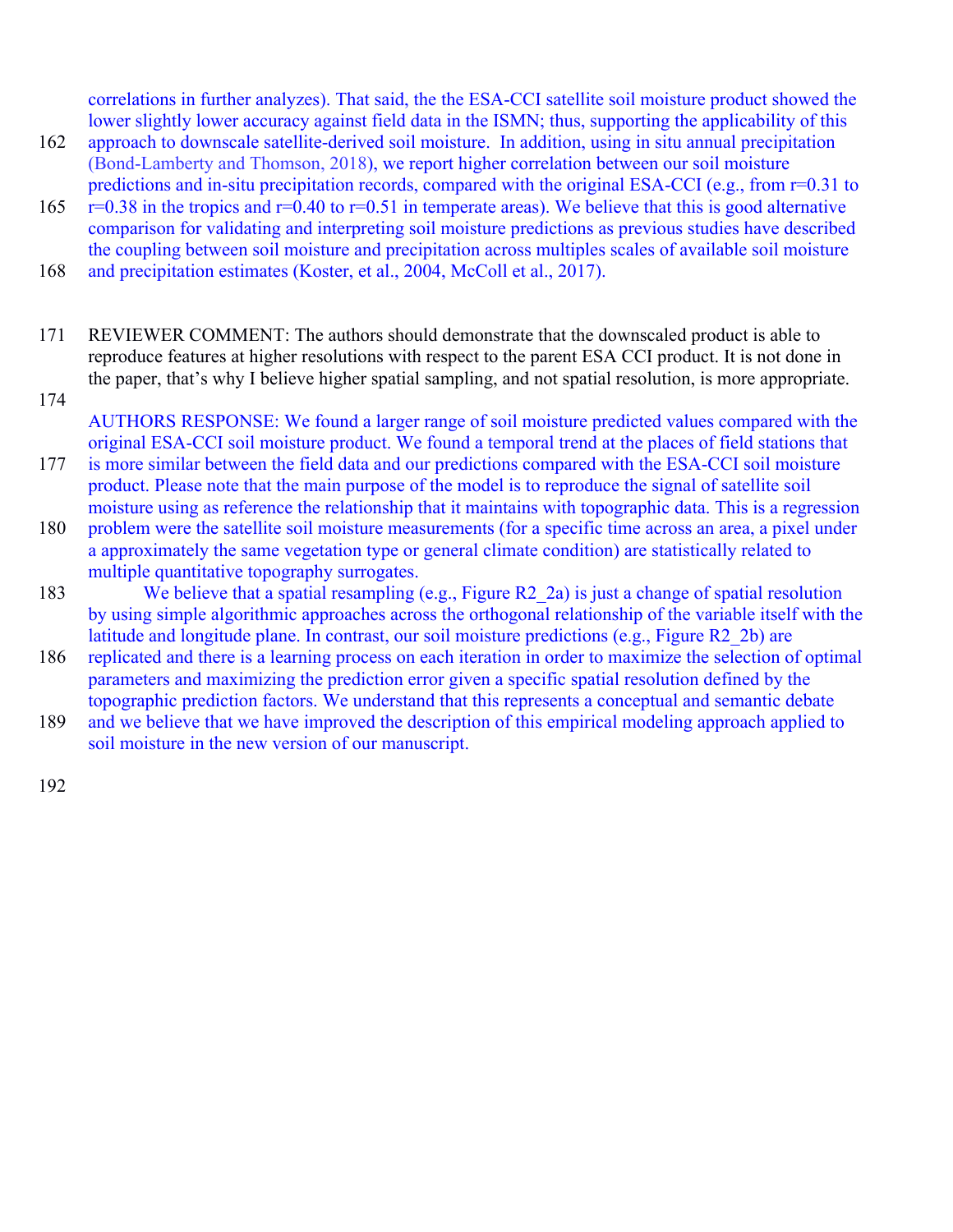

195

198 Figure R2\_2 Comparison between simple spatial resampling (bilinear) applied to the ESA-CCI product from 27 to 5 km grids (a) and a modeling output using our proposed framework using 5km grids across France (b). We present this example to highlight differences between resampling and prediction using 201 our framework and also the applicability and flexibility across scales. See also Guevara and Vargas 2019.

204

REVIEWER COMMENT: 5) MODERATE: Several performance scores have been used in the paper. However, I don't think it is necessary to use all of them. The authors should discuss what information

207 each performance score is providing for the assessment of the dataset, not simply to list many numbers. Indeed, Tables 2 and 3 are hard to read and not informative. Please summarize only the more relevant scores in a figure.

210

AUTHORS RESPONSE: We summarized the description in the accuracy numbers using a quantile plot. We believe that his new figure (Figure R2\_3) is useful to visualize and compare differences and

- 213 similarities between field soil moisture, original ESA-CCI soil moisture and modelled soil moisture. We highlight that in the revised version we include a comparison of the predictive capacity using only terrain parameters and another model including terrain parameters, bioclimatic features and soil type
- 216 classes. These new results support our conclusion that a parsimonious model only using terrain parameters is a good alternative approach for downscaling satellite-derived soil moisture.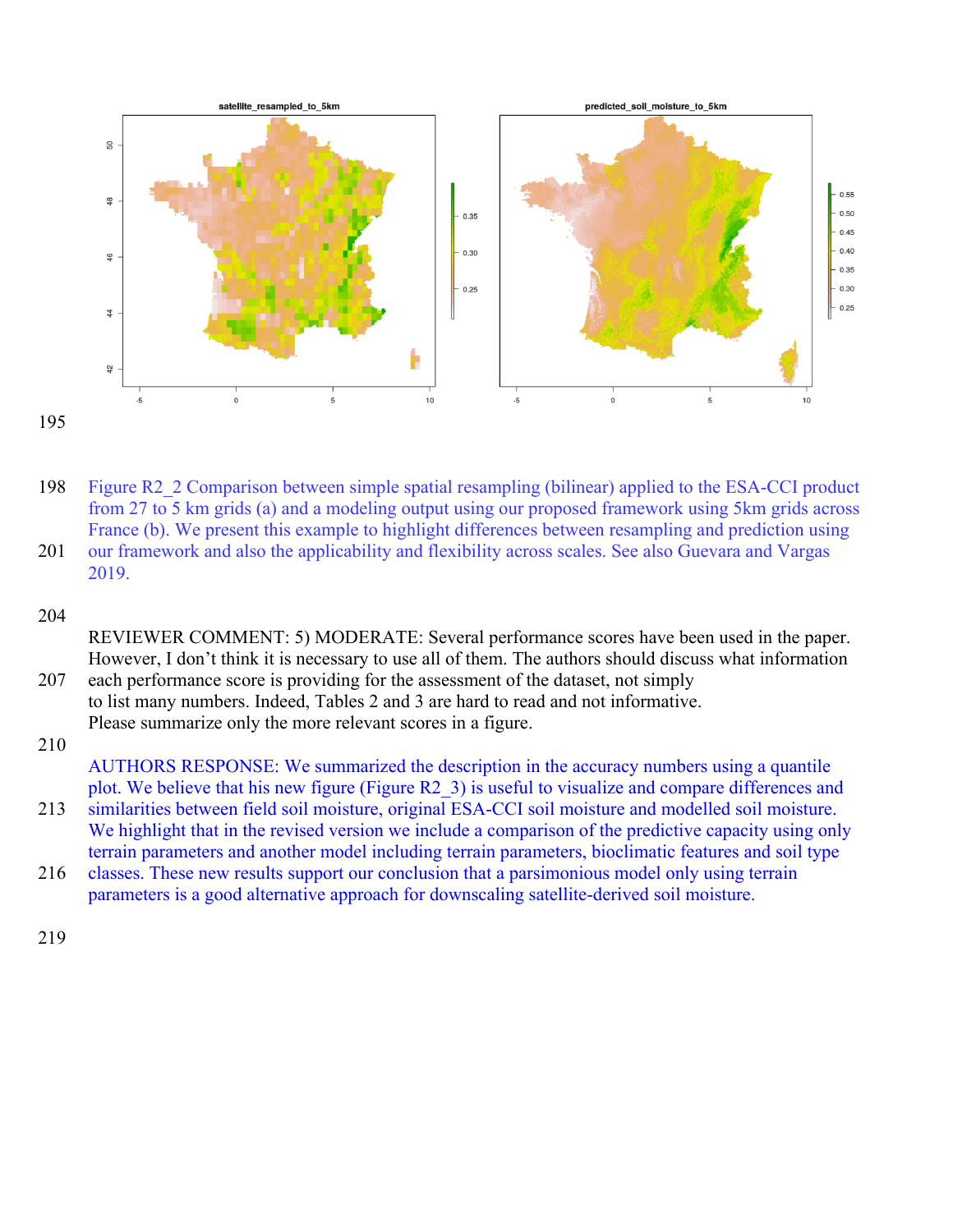

222 Figure R2\_3 Evaluation of soil moisture predictions based on quantiles. The relationship between the ESA-CCI and the ISMN in an annual basis (a). We show the relationship between the ISMN field soil moisture and our predictions based on terrain parameters (b) in relation with a model using bioclimatic 225 and soil type classes as prediction factors (c). Blue line is a perfect model. Blue histogram is from training data and gray histogram are from model predictions.

228

REVIEWER COMMENT: 6) MAJOR: The range of values of ESA CCI soil moisture products has 231 little value, as the satellite products are rescaled to match the range of variability of modelled soil moisture from GLDAS. Therefore, the range of values is that obtained from GLDAS. For the analysis shown in Figure 4, and similarly for the trend analysis, the soil moisture 234 datasets should be rescaled between the minimum and maximum of each time series and expressed as relative soil moisture (between 0 and 1). Then the data should be

aggregated and the range of values and the trends can be assessed.

237

AUTHORS RESPONSE: We agree with the reviewer and the pixel-wise soil moisture trends detected at the global scale used the downscaled soil moisture predictions are now provided in percentage of 240 change to avoid issues associated with the dimensions of input data. We also report soil moisture trends in percentage of change comparing gridded and field based soil moisture estimates at the places of field stations in the ISMN.

243

7) MODERATE: I believe the discussion section must be rewritten. General results 246 are mostly discussed, whereas it should be closely related to the results shown in the paper. I believe it should be shorter and better focused.

249 AUTHORS RESPONSE: We have improved the narrative of our discussion section and main findings in the revised version of our manuscript.

252

REVIEWER COMMENT: SPECIFIC COMMENT (L: line or lines) L307: Why the "angle between satellite sensors and the earth surface" is useful for 255 determining soil moisture? It has no sense and I believe it is wrong.